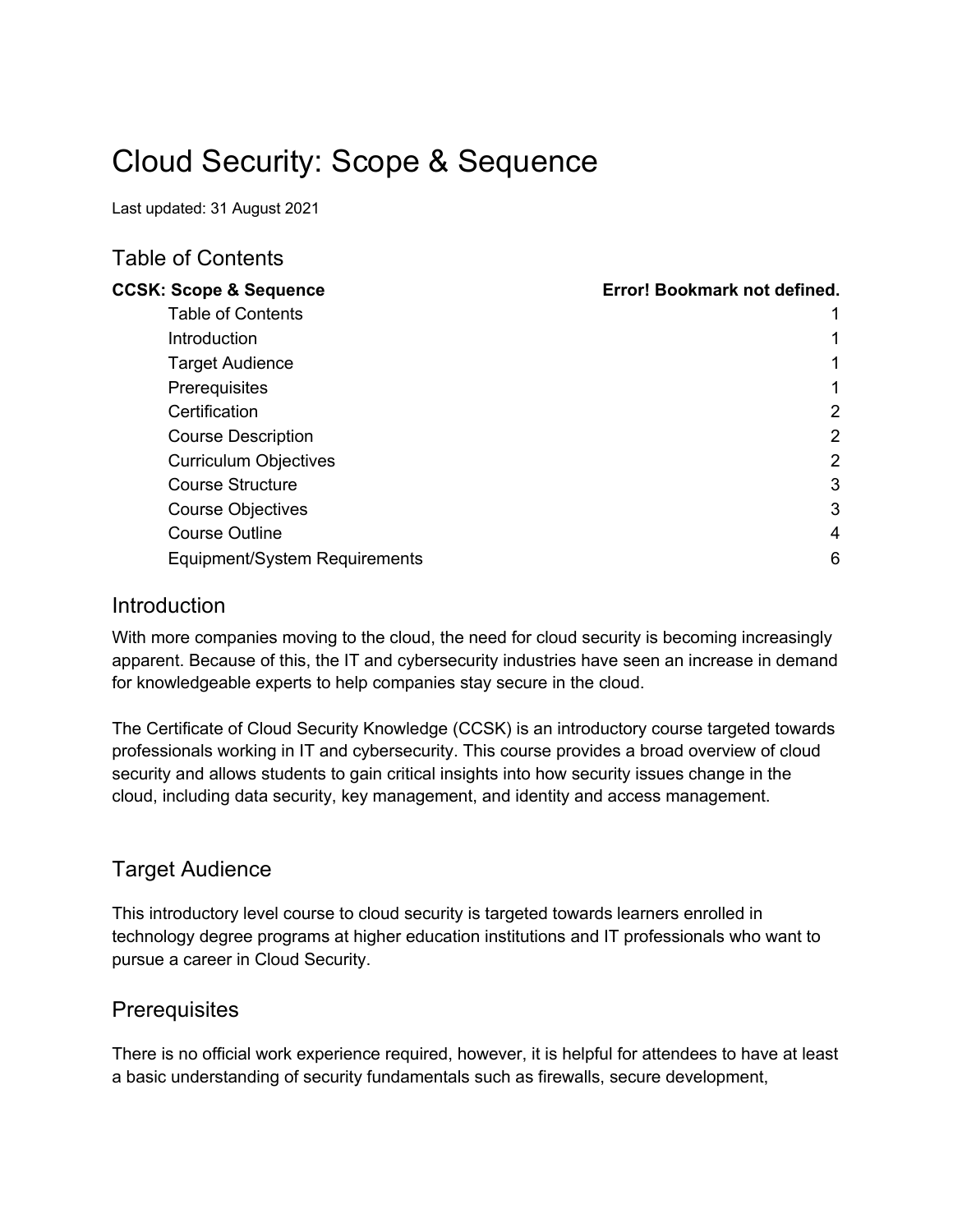encryption, and identity and access management which can be learned by taking the Cisco Networking Academy Introduction to Cybersecurity and Cybersecurity Essentials courses.

## **Certificate**

- This course prepares students to take the certificate exam to earn their CCSK.
- This course also provides possible Continuing Professional Education (CPE) credits.

Although there are currently no official CPE designations for this course, we do issue a certificate of completion with the stated number of hours it takes to complete the course. Students can then use this certificate of completion for CPE credit submission. Please note, however, that the actual qualification and distribution of CPE credits will be determined by whoever receives the request.

# Course Description

Learn how to develop a holistic cloud security program relative to globally accepted standards using the Cloud Security Alliance (CSA) Security Guidance V.4 and recommendations from European Union Agency for Cybersecurity (ENISA). You will also be introduced to CSA's governance, risk, and compliance tool for the cloud - Cloud Controls Matrix (CCM).

# Curriculum Objectives

The aim of this course is to spark the student's interest in cloud security and familiarize the student with the universal concepts of cloud computing. In addition, the course provides students with a base of knowledge on cloud computing security theory and acquaints students with security threats and best practices for securing the cloud. This course also assists students as they prepare to take the CCSK exam.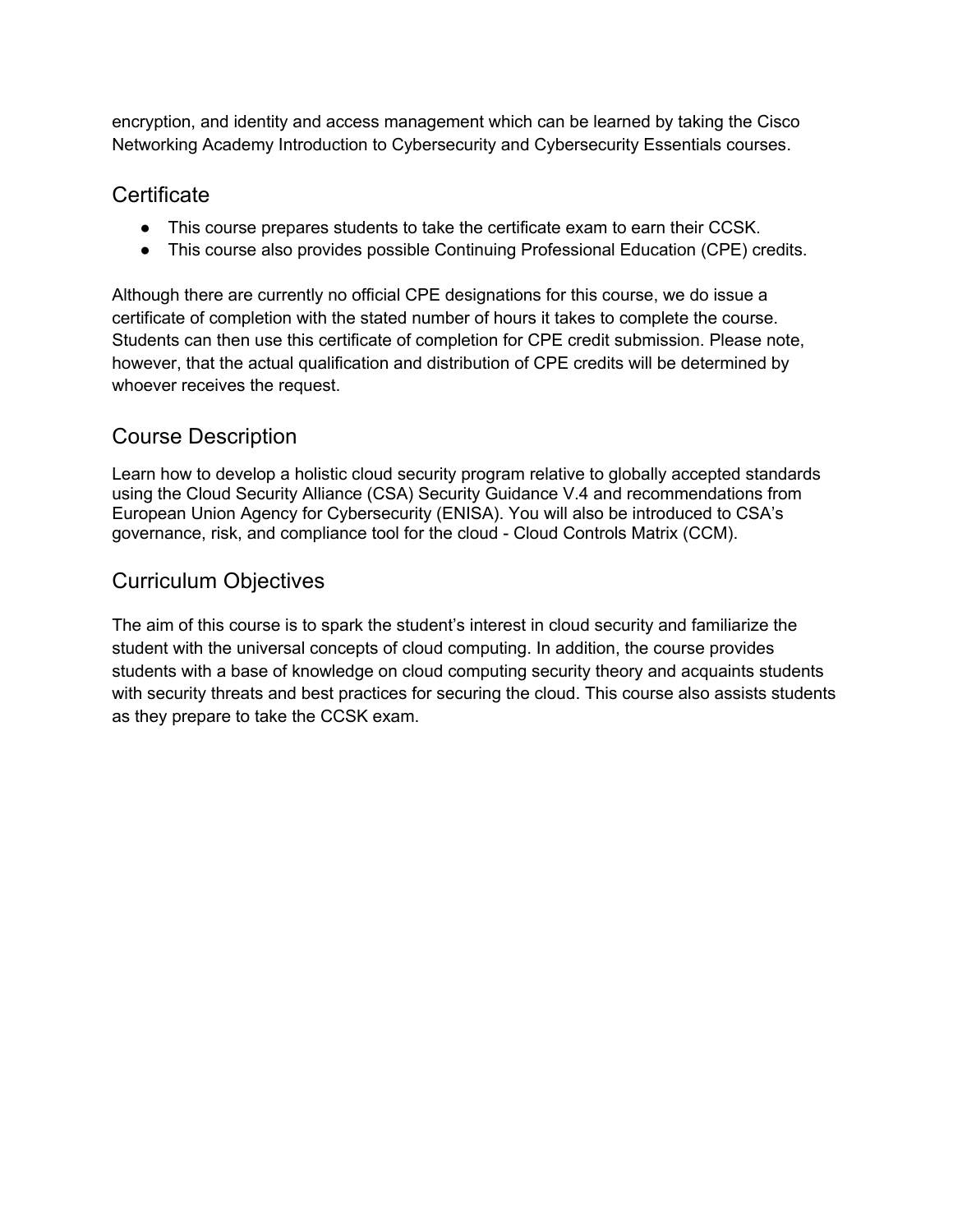# Course Structure

Split into six modules, this foundation course covers all the domains from the CSA Security Guidance v4 along with information on the Cloud Controls Matrix and recommendations from ENISA.

At the end of each unit is a knowledge check that students must pass before moving forward. In addition, students will also be able to take a final exam at the end of the course to help as they prepare to take the exam.



# Course Objectives

#### **Module 1: Cloud Architecture**

- *Understand the components of cloud infrastructure*
- *Assess the security implications of virtual networks and workloads*
- *Learn the security advantages and disadvantages of working with cloud infrastructure*
- *Evaluate how to secure the cloud management plane*
- *Learn how to manage business continuity for cloud computing*

## **Module 2: Infrastructure Security for Cloud**

- *Understand the components of cloud infrastructure*
- *Assess the security implications of virtual networks and workloads*
- *Learn the security advantages and disadvantages of working with cloud infrastructure*
- *Evaluate how to secure the cloud management plane*
- *Learn how to manage business continuity for cloud computing*

## **Module 3: Managing Cloud Security and Risk**

- *The implications of cloud on governance, with a focus on contracts and controls*
- *How cloud affects enterprise risk management*
- *Some top-level legal areas cloud tends to affect (but not legal advice)*
- *Managing compliance and audits for cloud deployments*
- *Tools from the Cloud Security Alliance to help assess and manage risk*

## **Module 4: Data Security for Cloud Computing**

- *Understand the different cloud storage models*
- *Define security issues for data in the cloud*
- *Assess the role and effectiveness of access controls*
- *Learn different cloud encryption models*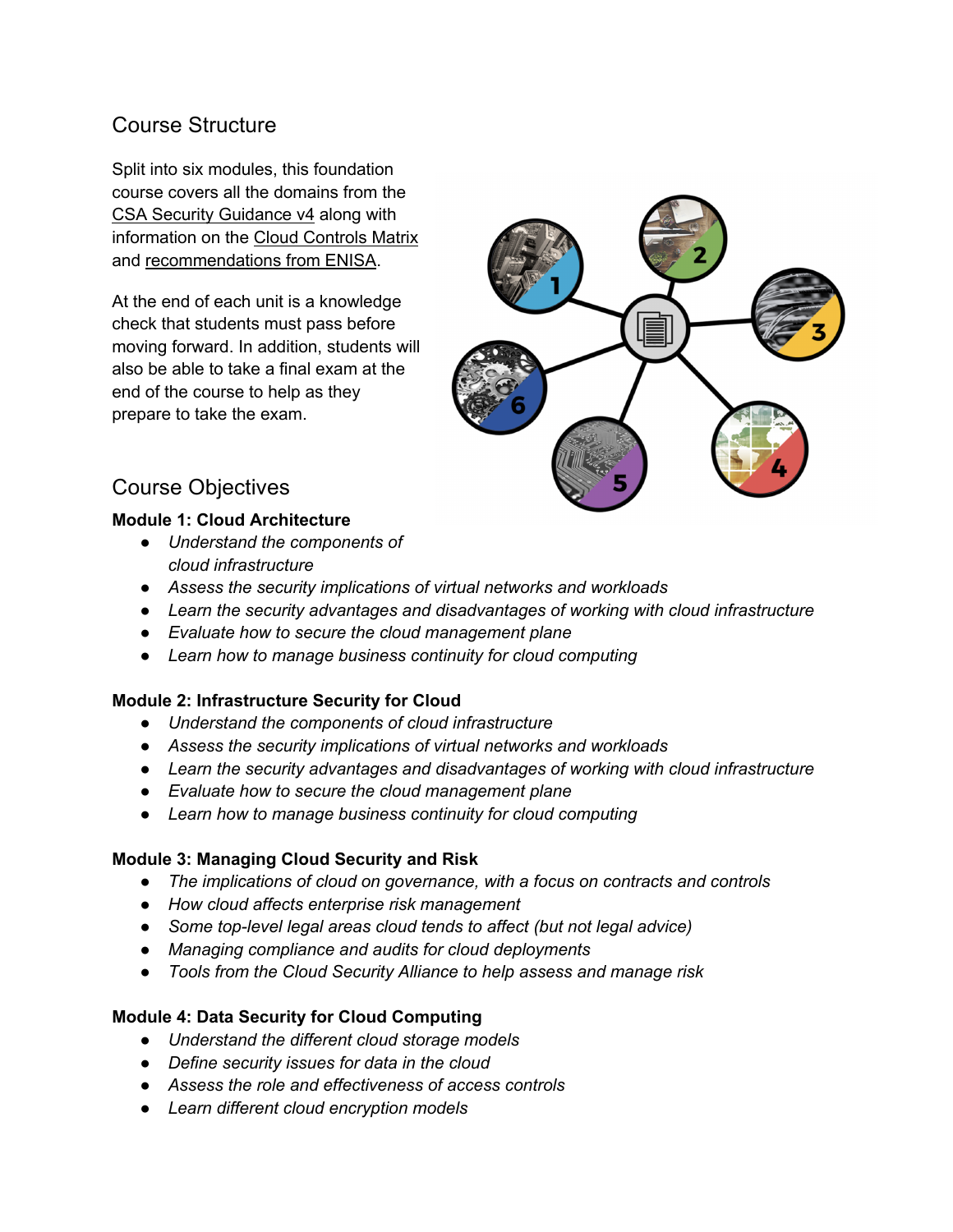- *Understand additional data security options*
- *Introduce data security lifecycle*

#### **Module 5. Application Security and Identity Management for Cloud Computing**

- *Discover how application security differs in cloud computing*
- *Review secure software development basics and how those change in the cloud*
- *Leverage cloud capabilities for more secure cloud applications*

#### **Module 6. Cloud Security Operations**

- *How to select cloud providers*
- *The advantages and disadvantages of security as a service*
- *The different major security as a service categories*
- *How to respond to security incidents in the cloud*
- *The security issues of technologies related to cloud computing: Big Data, mobile, serverless, IoT*
- *Security as a service recommendations*

## Course Outline

The CCSK Foundation course starts with the fundamentals, then increases in complexity as it works through all 14 domains of the CSA Security Guidance, recommendations from the European Union Agency for Cybersecurity (ENISA), and an overview of the Cloud Controls Matrix (CCM).

#### **Module 1. Cloud Architecture**

The fundamentals of cloud computing, including definitions, architectures, and the role of virtualization. Key topics include cloud computing service models, delivery models, and fundamental characteristics. It also introduces the Shared Responsibilities Model and a framework for approaching cloud security.

Topics Covered:

- Unit 1 Introduction to Cloud Computing
- Unit 2 Introduction & Cloud Architecture
- Unit 3 Cloud Essential Characteristics
- Unit 4 Cloud Service Models
- Unit 5 Cloud Deployment Models
- Unit 6 Shared Responsibilities

#### **Module 2. Infrastructure Security for Cloud**

Delves into the details of securing the core infrastructure for cloud computing- including cloud components, networks, management interfaces, and administrator credentials. It delves into virtual networking and workload security, including the basics of containers and serverless.

Topics Covered:

● Unit 1 - Module Intro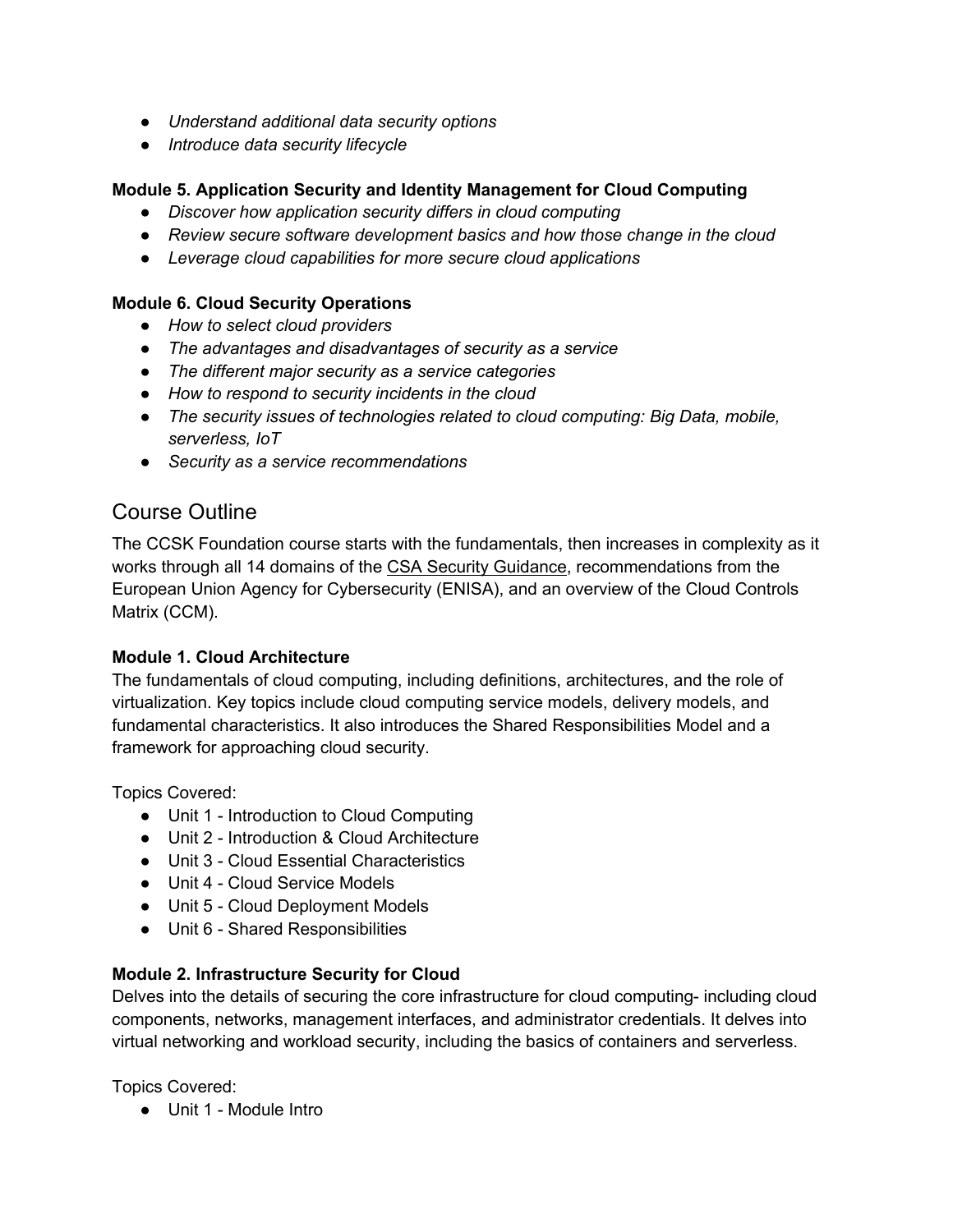- Unit 2 Intro to Infrastructure Security for Cloud Computing
- Unit 3 Software Defined Networks
- Unit 4 Cloud Network Security
- Unit 5 Securing Compute Workloads
- Unit 6 Management Plane Security
- Unit 7 Business Continuity and Disaster Recovery (BCDR)

#### **Module 3. Managing Cloud Security and Risk**

Covers important considerations for managing security for cloud computing. It begins with risk assessment and governance, then covers legal and compliance issues, such as discovery requirements in the cloud. It also covers important CSA risk tools including the Consensus Assessment Initiative Questionnaire (CAIQ), Cloud Controls Matrix (CCM), and Security, Trust, Assurance, and Risk (STAR) registry.

Topics Covered:

- Unit 1 Module Introduction
- Unit 2 Governance
- Unit 3 Managing Cloud Security Risk
- Unit 4 Compliance
- Unit 5 Legal Issues In Cloud
- Unit 6 Audit
- Unit 7 CSA Tools

#### **Module 4. Data Security for Cloud Computing**

Covers information lifecycle management for the cloud and how to apply security controls, with an emphasis on public cloud. Topics include the Data Security Lifecycle, cloud storage models, data security issues with different delivery models, and managing encryption in and for the cloud, including customer managed keys (BYOK).

Topics Covered:

- Unit 1 Module Introduction
- Unit 2 Cloud Data Storage
- Unit 3 Securing Data In The Cloud
- Unit 4 Encryption For laaS
- Unit 5 Encryption For PaaS & SaaS
- Unit 6 Encryption Key Management
- Unit 7 Other Data Security Options
- Unit 8 Data Security Lifecycle

#### **Module 5. Application Security and Identity Management for Cloud Computing**

Covers identity management and application security for cloud deployments. Topics include federated identity and different Identity and Access Management (IAM) applications, secure development, and managing application security in and for the cloud.